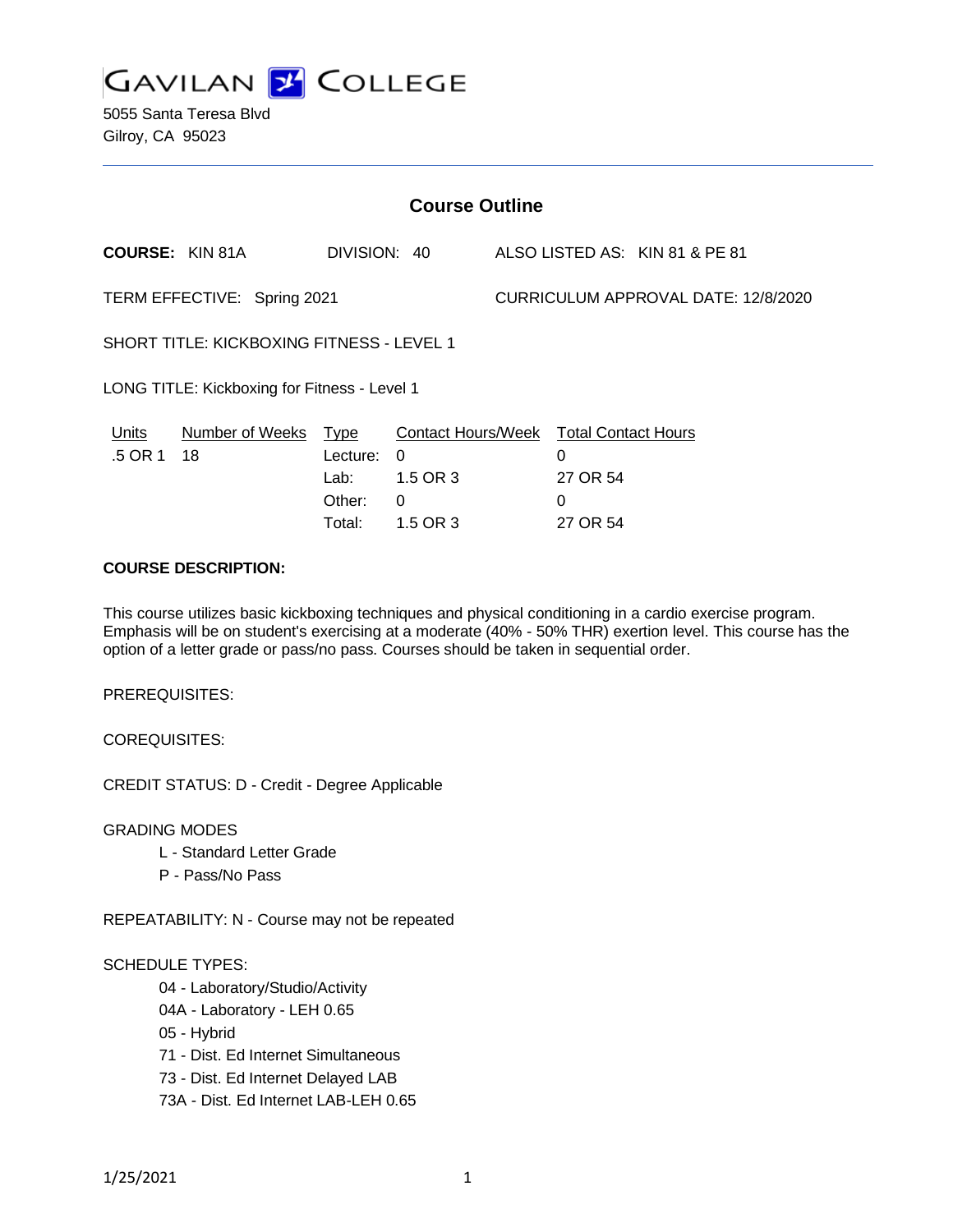# **STUDENT LEARNING OUTCOMES:**

1. Utilize the Karvonen formula to calculate their target heart rate and then apply this information to determine they are participating in kickboxing class workouts at 40% - 50% of their THR. Measure of assessment: worksheet, demonstration, pre and post testing Year assessed, or planned year of assessment: 2016 Semester: Fall

2. Demonstrate at least four basic kickboxing punches and at least two basic kickboxing kicks.

Measure of assessment: demonstration

Year assessed, or planned year of assessment: 2016

Semester: Fall

## **CONTENT, STUDENT PERFORMANCE OBJECTIVES, OUT-OF-CLASS ASSIGNMENTS**

Curriculum Approval Date: 12/8/2020

## **DE MODIFICATION ONLY**

NOTE: The class format will include: warm-up, including flexibility training; aerobic training; kickboxing skills; and a cool-down. Hand weights and step boxes may be used for additional lower and upper body strength training and conditioning.

3 - 6 Hours

Content: Course introduction, including course syllabus, grading, and class requirements. Safety factors will be presented. The benefits of a proper warm-up and cool-down will be discussed. Information will be provided on how to calculate one's Target Heart Rate (THR) using the maximum heart rate formula - Karvonen formula. Pre-test to determine their fitness level. Utilize class format as described above.

Student Performance Objectives: Calculate their Target Heart Rate (THR) using the Karvonen formula and explain the benefits of a warm-up and cool-down. Discuss the importance of safety.

#### 4.5 - 9 Hours

Content: Presentation on the basic kickboxing punches - the jab and the cross. Perform high/low jabs and/or a combination of a jab and a cross while maintaining a workout rate that is 40% - 50% of their THR. Incorporate upper body strength training exercises in the workout routine, including regular push-ups. Combine cardio movements, such as sliding or jumping jacks, with a combination of punches, such as right jab, left jab, right cross, left cross at the end of the cardio movement. Presentation on the general principles of FITTE with the emphasis on "I" - Intensity.

Student Performance Objectives: Demonstrate the kickboxing punches - the jab and the cross - and perform them in a combination. Monitor their cardiovascular fitness through the use of their THR to determine their exercise intensity - "I". Discuss the general principles of FITTE.

#### 4.5 - 9 Hours

Content: Review the jab and the cross and introduce the basic kickboxing punches - hook and uppercut. Introduce a variety of routines that incorporate the basic punches - jab, cross, hook, and uppercut. The combinations might be - 3 jabs and a cross or a hook followed by an uppercut. Cardio work, such as utilizing the jump rope in between combinations, could be included.

Student Performance Objectives: Demonstrate the technique for the basic kickboxing punches - the hook and the uppercut. Perform at least three punch routine combinations, including utilizing cardio movements. Monitor their cardiovascular fitness progress through the use of their THR and determine their intensity level.

#### 4.5 - 9 Hours

Content: Review of all punches. Demonstration of the basic kicks used for cardio-kickboxing - the front kick and the back kick. Introduction of a non-contact kickboxing exercise routine using these two kicks. Incorporate lower body strength training exercises in the workout, including squats and abdominal conditioning.

Student Performance Objectives: Demonstrate the front kick and the back kick. Perform non-contact kicks in a kickboxing exercise routine.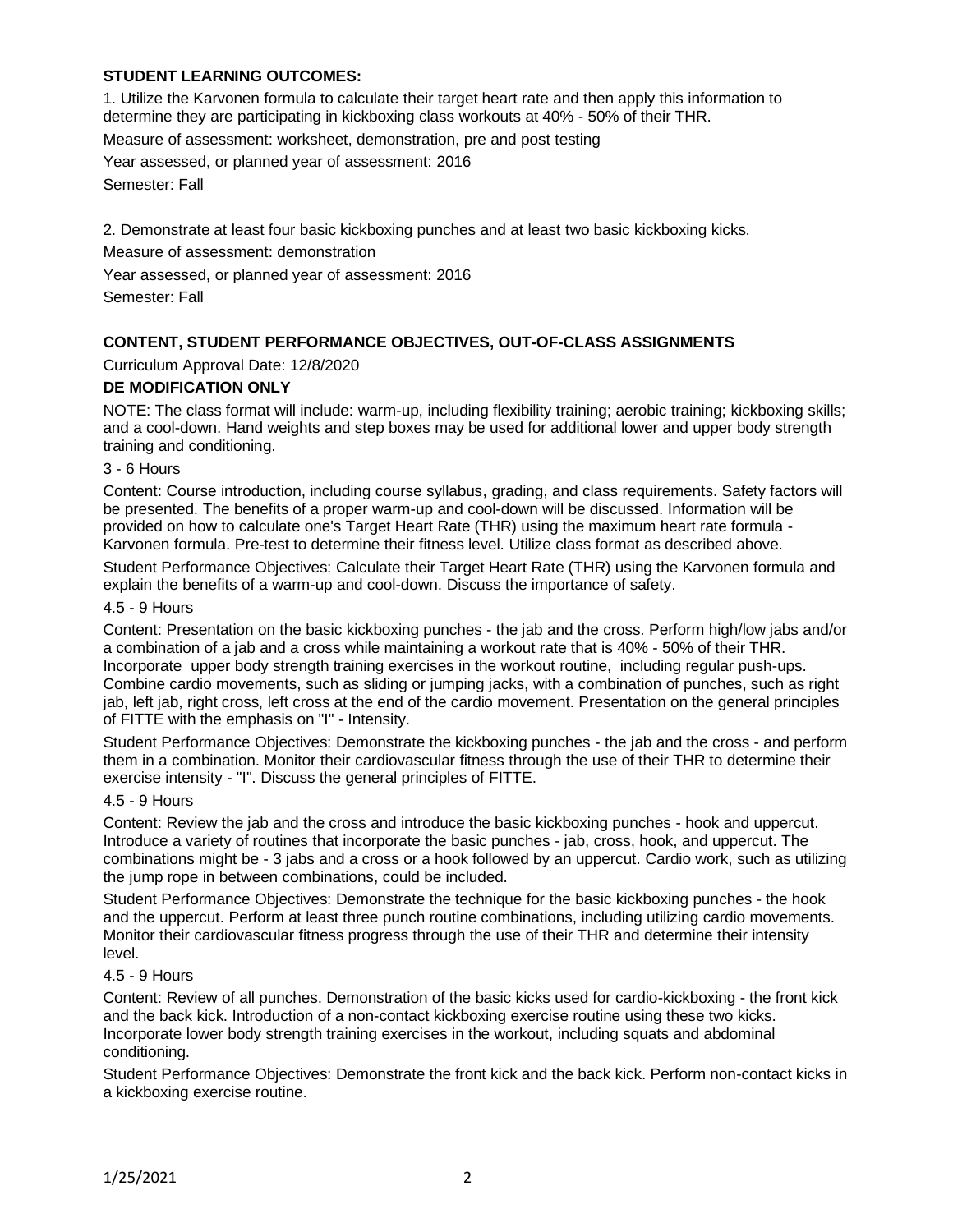## 3 - 6 Hours

Content: Review and practice the basic techniques for each individual punch and kick learned to date. Develop combinations that work both the upper body and lower body, as well as improving cardiovascular fitness. This might include an upper body combination of punches with a knee lift and/or with a front or a back kick.

Student Performance Objectives: Demonstrate at least three combination routines. Monitor their cardiovascular fitness through the use of their heart rate and maintain a workout rate that is 40% - 50% of their THR.

#### 4.5 - 9 Hours

Content: Classes will continue to include a review of the basic kickboxing techniques presented and incorporate these skills into combination cardio-kickboxing routines. Review of the general principles of FITTE, including the importance of monitoring one's THR to determine "I"ntensity, will be followed by a discussion of the "E" - enjoyment in FITTE.

Student Performance Objectives: Participate in instructor designed routines. Monitor their cardiovascular fitness improvement through the use of their THR. Discuss the "E" in FITTE.

1.5 - 3 Hours

Content: Post-testing to evaluate each student's fitness level and basic kickboxing punch - jab, cross, hook, and uppercut and kick - front and back - techniques.

Student Performance Objectives: Participate in post-testing.

2 Hours

Final

## **METHODS OF INSTRUCTION:**

Demonstration, guided practice, discussion

## **METHODS OF EVALUATION:**

Writing assignments Percent of total grade: 0.00 % If this is a degree applicable course, but substantial writing assignments are not appropriate, indicate reason: Course primarily involves skill demonstration or problem solving Problem-solving assignments Percent of total grade: 5.00 % Percent range of total grade: 5% to 10% Other: Calculating THR percentage. Skill demonstrations Percent of total grade: 20.00 % Percent range of total grade: 20% to 40% Demonstration Exams Objective examinations Percent of total grade: 10.00 % Percent range of total grade: 10% to 30% Completion Other methods of evaluation Percent of total grade: 40.00 %

## **REPRESENTATIVE TEXTBOOKS:**

No textbook required for this lab class. Handouts will be provided as needed